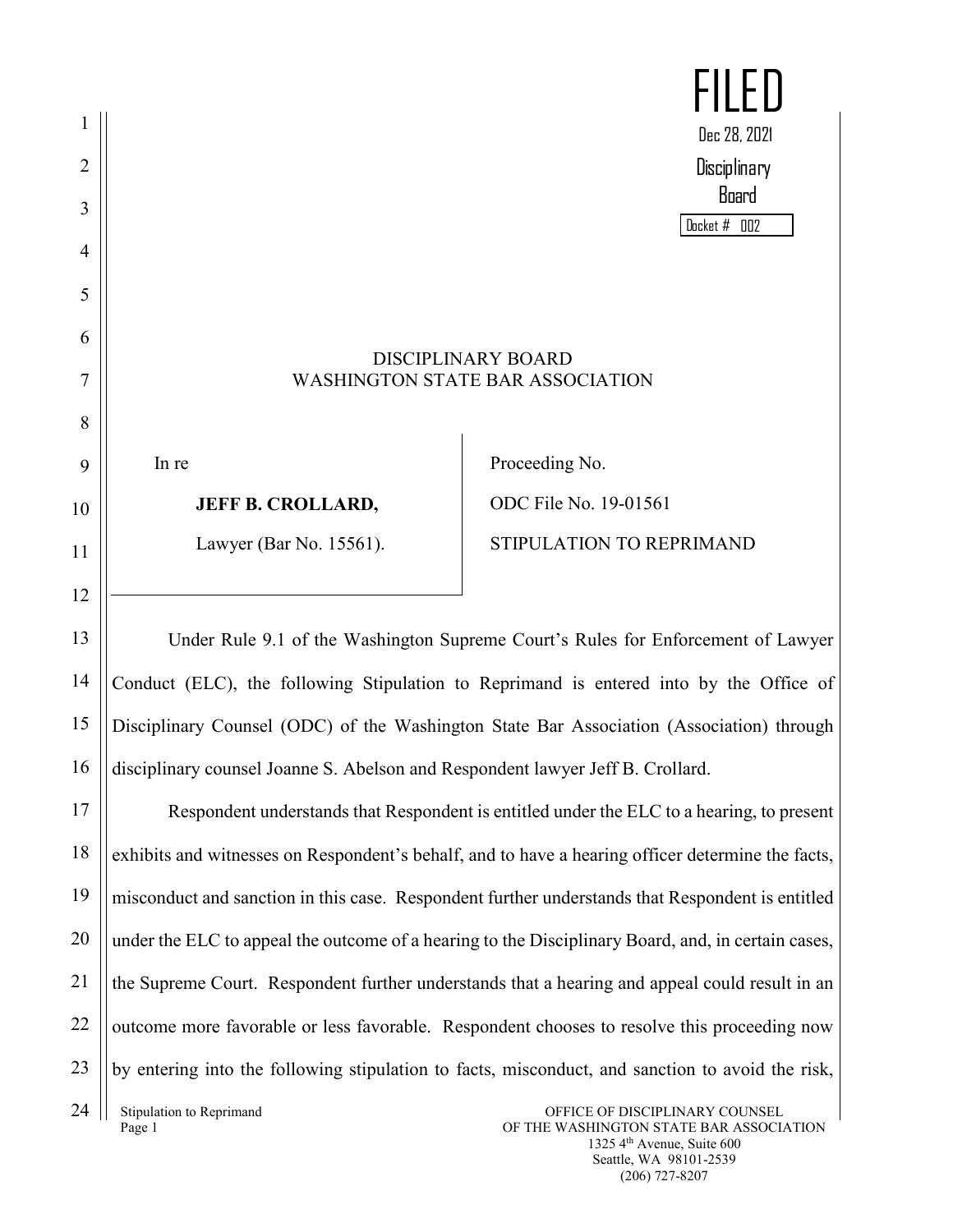1  $\overline{2}$ 3 4 5 6 7 8 9 10 11 12 13 14 15 16 17 18 19 20 21 22 23 24 time, and expense attendant to further proceedings. **I. ADMISSION TO PRACTICE** 1. Respondent was admitted to practice law in the State of Washington on December 18, 1985. **II. STIPULATED FACTS Facts regarding lack of diligence and communication** 2. In September 2017, Dale Whitney and Whitney's brothers hired Respondent to represent them in litigation against their mother's nursing home, which began before Respondent was hired. 3. Respondent initially represented them diligently, but over time failed to follow through to resolve the matter and stopped communicating with them. 4. In 2019, Whitney filed a grievance against Respondent with ODC, which was resolved by diversion in April 2020. Respondent successfully completed the diversion and the grievance was dismissed in October 2020. Respondent continued to represent the Whitneys in their legal matter. 5. On July 1, 2021, Whitney reported to ODC that Respondent was neglecting the case again. ODC reopened the grievance. 6. After resolution of the initial grievance, Respondent represented the Whitneys diligently, providing them good legal advice, filing a counterclaim on their behalf, and negotiating a favorable settlement that was concluded in November 2020. All that was left to do was to ascertain the amount of the Medicare lien, pay it from funds withheld for that purpose, and disburse the remainder. 7. After November 2020, the case stalled, with Respondent promising to do the work to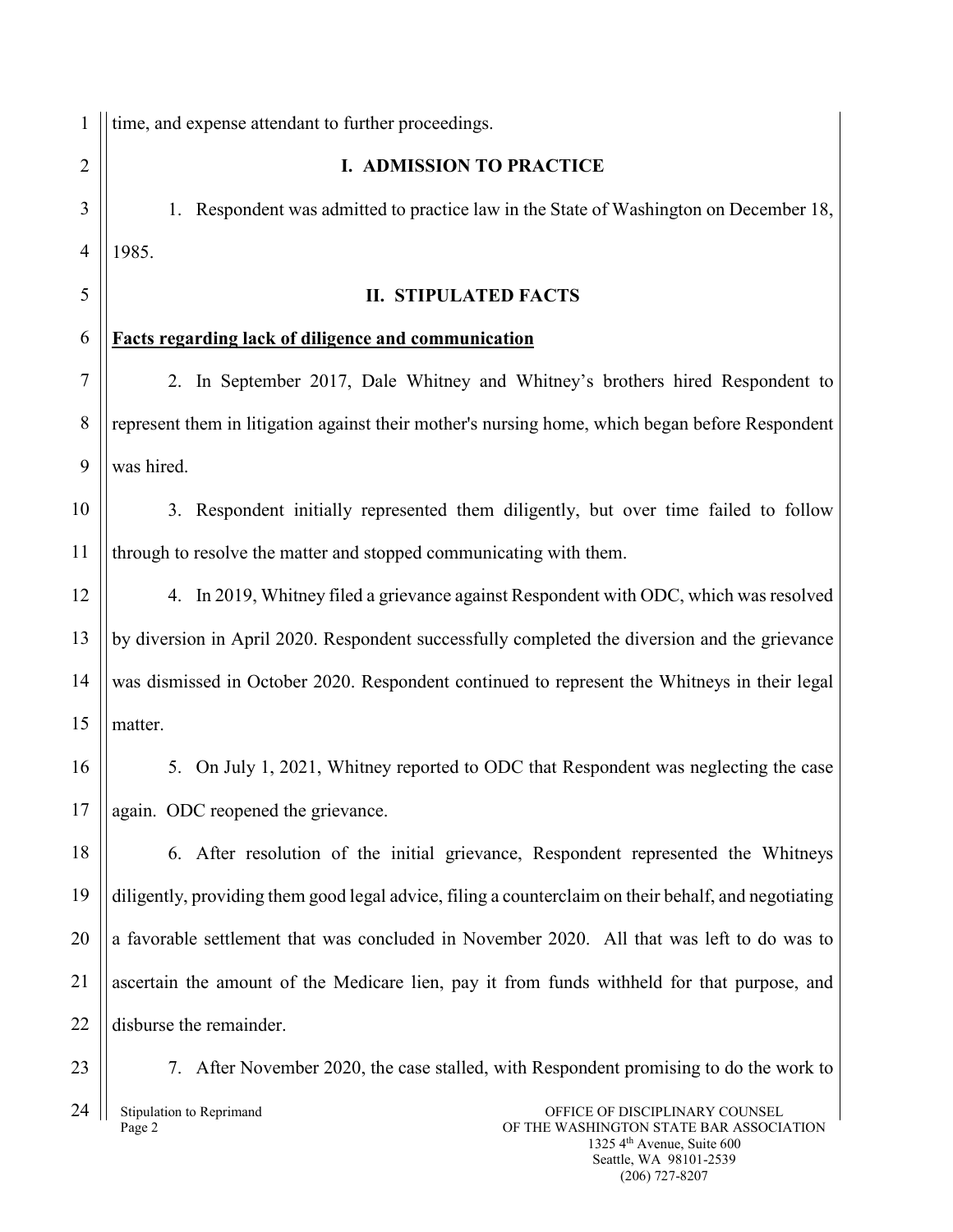1 finalize the Medicare lien but failing to do so.

| $\overline{2}$ | 8. After November 2020, Respondent failed to respond to the Whitneys' reasonable                                |  |  |
|----------------|-----------------------------------------------------------------------------------------------------------------|--|--|
| 3              | requests for information about the status of the Medicare lien and when the case would be final.                |  |  |
| 4              | 9. On October 2, 2021, Respondent ascertained the amount of the Medicare lien and so                            |  |  |
| 5              | advised the Whitneys.                                                                                           |  |  |
| 6              | 10. With their permission, Respondent agreed to pay the Medicare lien and another,                              |  |  |
| $\overline{7}$ | smaller lien from a private insurer (Banker's Life) with Respondent's own funds to compensate                   |  |  |
| 8              | them for the problems Respondent caused.                                                                        |  |  |
| 9              | 11. The liens have been paid and the matter is now final.                                                       |  |  |
| 10             | 12. Respondent paid \$326.75 for the Medicare lien and \$46.46 for the Banker's Life lien.                      |  |  |
| 11             | 13. In both 2019 and 2021, Respondent failed to respond timely to ODC's requests for a                          |  |  |
| 12             | response to the grievance.                                                                                      |  |  |
| 13             | 14. In each instance, ODC was required to subpoena Respondent to a deposition to obtain                         |  |  |
| 14             | a response to the grievance. In each instance, Respondent appeared at the deposition and testified.             |  |  |
| 15             | III. STIPULATION TO MISCONDUCT                                                                                  |  |  |
| 16             | 15. By failing to finalize the Whitneys' legal matter promptly, Respondent violated RPC                         |  |  |
| 17             | 1.3.                                                                                                            |  |  |
| 18             | 16. By failing to respond promptly to the Whitneys' repeated attempts for information                           |  |  |
| 19             | about the status of their case, Respondent violated RPC 1.4.                                                    |  |  |
| 20             | 17. By failing to respond to disciplinary counsel's written requests for a response to this                     |  |  |
| 21             | grievance, necessitating subpoenas and noncooperation depositions, Respondent violated RPC                      |  |  |
| 22             | 8.4( <i>l</i> ) by violating ELC 5.3(f) and ELC 5.3(g).                                                         |  |  |
| 23             |                                                                                                                 |  |  |
| 24             | Stipulation to Reprimand<br>OFFICE OF DISCIPLINARY COUNSEL<br>Page 3<br>OF THE WASHINGTON STATE BAR ASSOCIATION |  |  |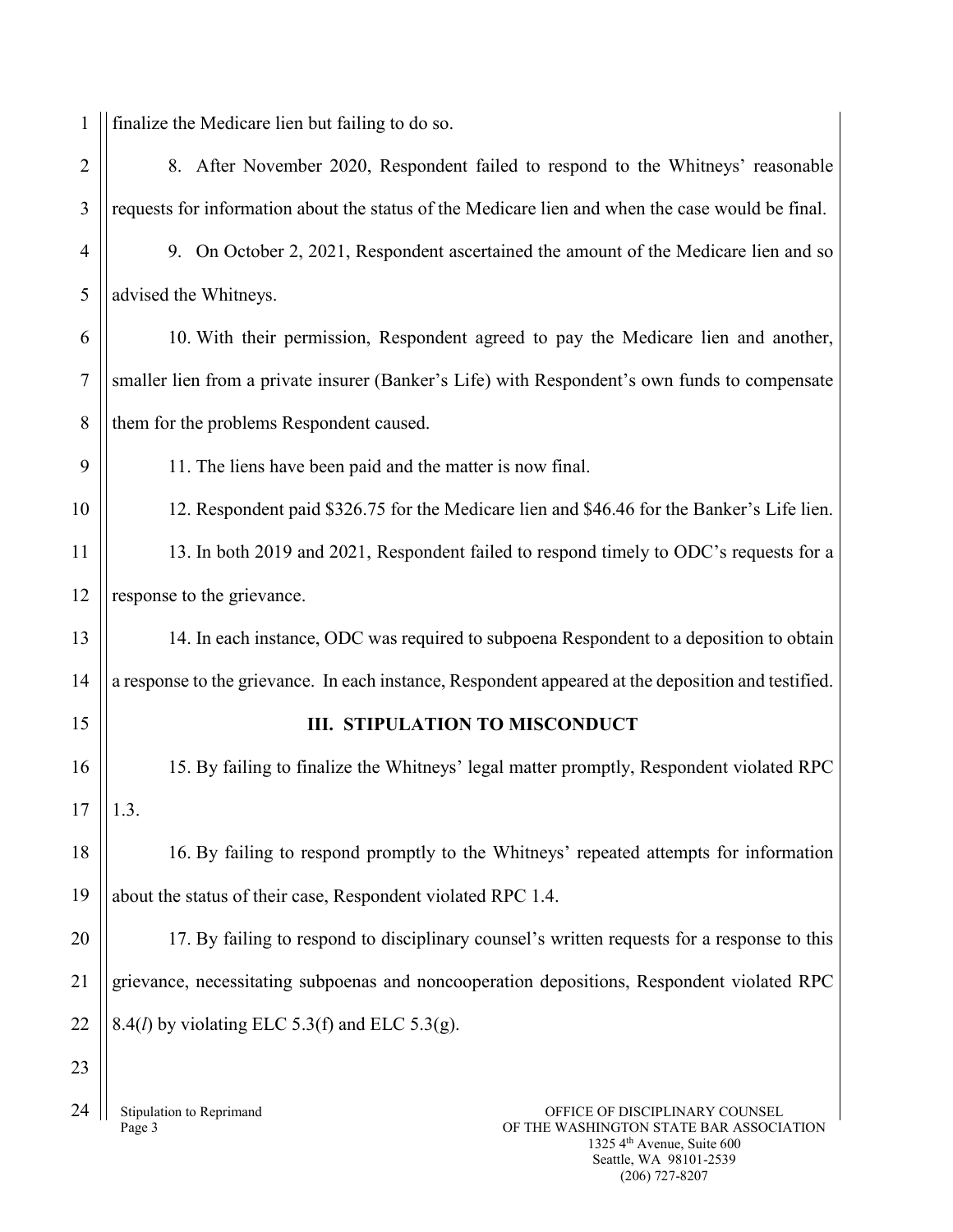| 1              | <b>IV. PRIOR DISCIPLINE</b>                                                                                                                                                                 |  |
|----------------|---------------------------------------------------------------------------------------------------------------------------------------------------------------------------------------------|--|
| $\overline{2}$ | 18. Respondent has no prior discipline.                                                                                                                                                     |  |
| 3              | V. APPLICATION OF ABA STANDARDS                                                                                                                                                             |  |
| $\overline{4}$ | 19. The applicable American Bar Association Standards for Imposing Lawyer Sanctions                                                                                                         |  |
| 5              | (1991 ed. & Feb. 1992 Supp.) are attached as Appendix A.                                                                                                                                    |  |
| 6              | 20. Respondent acted negligently with respect to handling the Whitneys' legal matter and                                                                                                    |  |
| 7              | knowingly with respect to failing to respond to the grievance.                                                                                                                              |  |
| 8              | 21. The Whitneys were harmed by Respondent's misconduct. They were upset and                                                                                                                |  |
| 9              | frustrated by their inability to communicate with Respondent, finalize the case, and close their                                                                                            |  |
| 10             | mother's probate. See In re Disciplinary Proceeding Against Lopez, 153 Wn.2d 570, 591, 106                                                                                                  |  |
| 11             | P.3d 221 (2005) (prolonged delay and procrastination reflects poorly on the profession and causes                                                                                           |  |
| 12             | the client unnecessary frustration and anxiety).                                                                                                                                            |  |
| 13             | 22. The disciplinary system was harmed because additional resources were expended to                                                                                                        |  |
| 14             | obtain Respondent's response to the grievance.                                                                                                                                              |  |
| 15             | 23. The presumptive sanction is a reprimand under ABA Standard 4.43 for the violations                                                                                                      |  |
| 16             | of RPC 1.3 and RPC 1.4.                                                                                                                                                                     |  |
| 17             | 24. The presumptive sanction is suspension under ABA Standard 7.2 for the violation of                                                                                                      |  |
| 18             | RPC 8.4(1).                                                                                                                                                                                 |  |
| 19             | 25. The following aggravating factors apply under ABA Standard 9.22:                                                                                                                        |  |
| 20             | multiple offenses; and<br>(d)<br>substantial experience in the practice of law (admitted 1985).<br>(i)                                                                                      |  |
| 21             | 26. The following mitigating factors apply under ABA Standard 9.32:                                                                                                                         |  |
| 22             | absence of a prior disciplinary record;<br>(a)                                                                                                                                              |  |
| 23             | absence of a dishonest or selfish motive;<br>(b)<br>timely good faith effort to make restitution or to rectify consequences of<br>(d)                                                       |  |
| 24             | Stipulation to Reprimand<br>OFFICE OF DISCIPLINARY COUNSEL<br>OF THE WASHINGTON STATE BAR ASSOCIATION<br>Page 4<br>1325 4th Avenue, Suite 600<br>Seattle, WA 98101-2539<br>$(206)$ 727-8207 |  |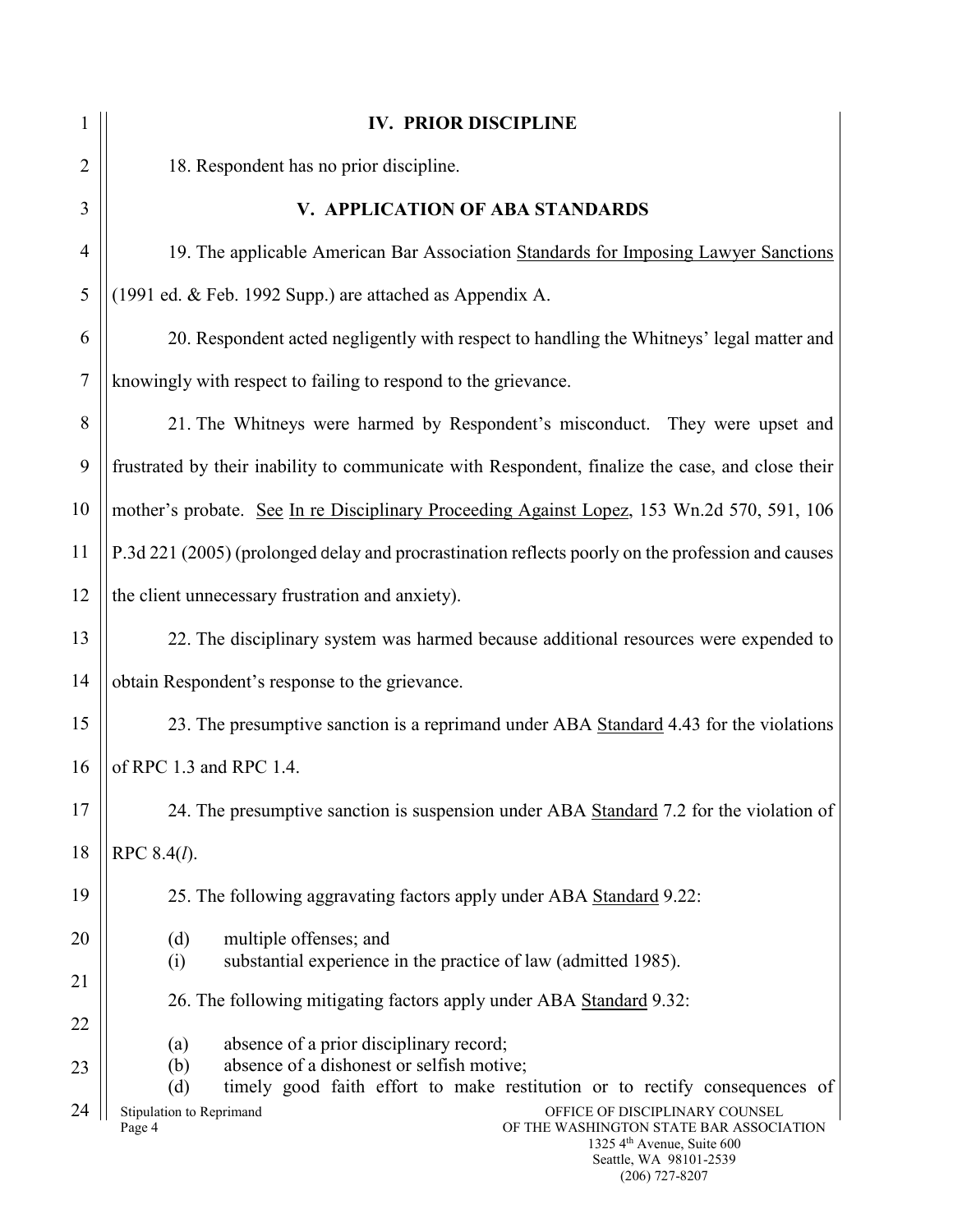|                | misconduct (personal payment of liens); and<br>(1)<br>remorse.                                                                                            |  |  |
|----------------|-----------------------------------------------------------------------------------------------------------------------------------------------------------|--|--|
| 2              | 27. It is a mitigating factor that Respondent has agreed to resolve this matter at an early                                                               |  |  |
| 3              | stage of the proceedings.                                                                                                                                 |  |  |
| $\overline{4}$ | 28. An additional significant mitigating factor is the contribution this stipulation makes to                                                             |  |  |
| 5              | the efficient and effective operation of the lawyer discipline system considering the effect the                                                          |  |  |
| 6              | COVID-19 public health emergency has had on disciplinary resources and the orderly processing                                                             |  |  |
| $\overline{7}$ | of disciplinary matters.                                                                                                                                  |  |  |
| 8              | 29. Based on the factors set forth above, the presumptive sanction should be mitigated to                                                                 |  |  |
| 9              | a reprimand.                                                                                                                                              |  |  |
| 10             |                                                                                                                                                           |  |  |
| 11             | VI. STIPULATED DISCIPLINE                                                                                                                                 |  |  |
| 12             | 30. The parties stipulate that Respondent shall receive a reprimand.                                                                                      |  |  |
| 13             | VII. CONDITIONS OF PROBATION                                                                                                                              |  |  |
| 14             | 31. Respondent will be subject to probation for a period of two years beginning when this                                                                 |  |  |
| 15             | stipulation is approved by the Chief Hearing Officer.                                                                                                     |  |  |
| 16             | 32. Respondent's compliance with these conditions shall be monitored by the Probation                                                                     |  |  |
| 17             | Administrator of the Office of Disciplinary Counsel ("Probation Administrator"). Failure to                                                               |  |  |
| 18             | comply with a condition of probation listed herein may be grounds for further disciplinary action                                                         |  |  |
| 19             | under ELC $13.8(b)$ .                                                                                                                                     |  |  |
| 20             | 33. Respondent shall comply with the specific probation terms set forth below:                                                                            |  |  |
| 21             | <b>Continuing Legal Education</b>                                                                                                                         |  |  |
| 22             | 34. During the probationary period, Respondent shall complete a minimum of six credit                                                                     |  |  |
|                | hours of continuing legal education courses, at Respondent's own expense, in the areas of                                                                 |  |  |
| 23             | handling Medicare and other subrogation liens and communicating with clients.                                                                             |  |  |
| 24             | Stipulation to Reprimand<br>OFFICE OF DISCIPLINARY COUNSEL<br>Page 5<br>OF THE WASHINGTON STATE BAR ASSOCIATION<br>1325 4 <sup>th</sup> Avenue, Suite 600 |  |  |

Seattle, WA 98101-2539 (206) 727-8207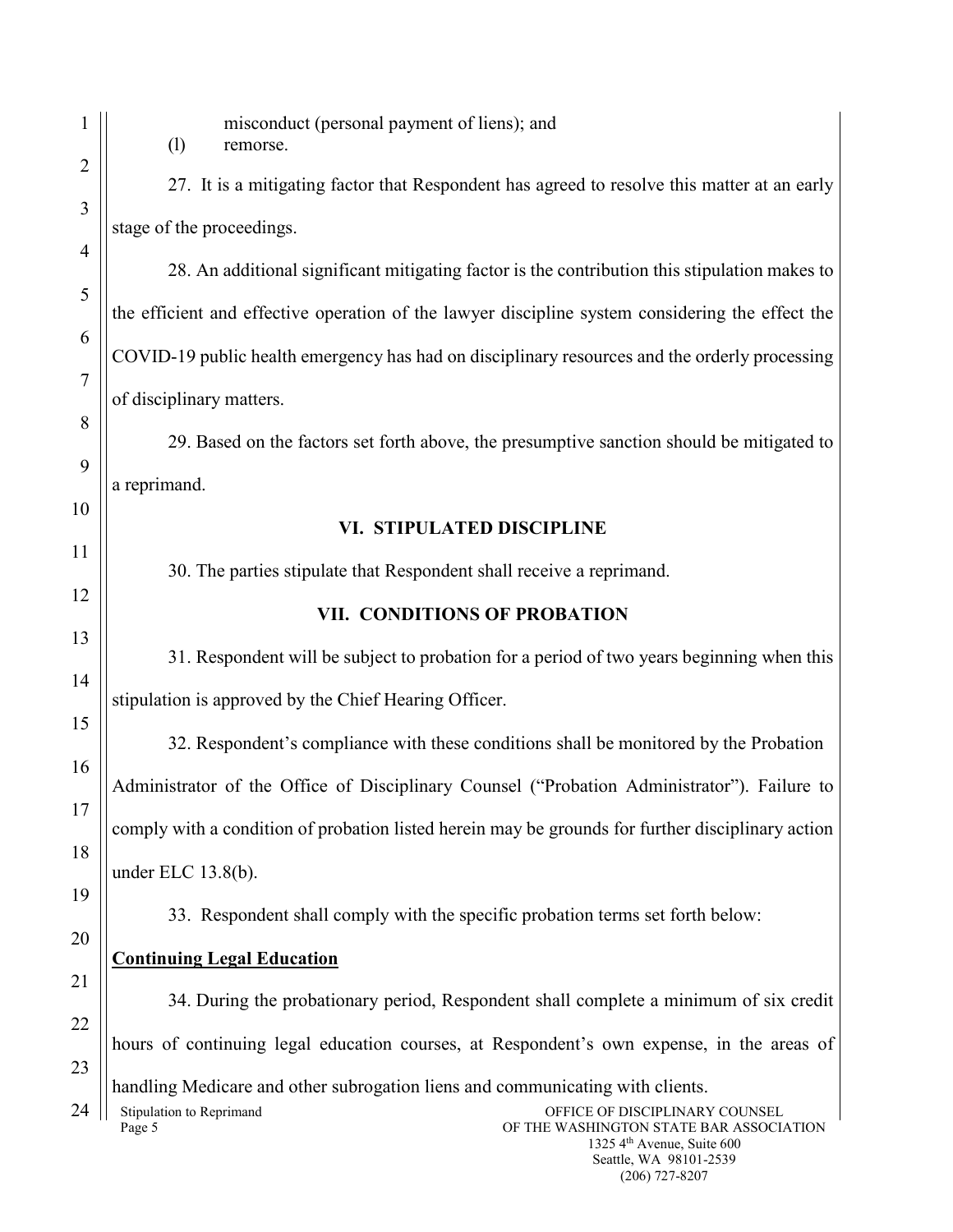35. Respondent shall provide evidence of attendance at such courses to the Probation Administrator no later than 30 days after the conclusion of the course. Proof of attendance shall include the program brochure, evidence of payment, and a written statement that includes the date and time of attendance.

## **Mental Health Treatment**

1

 $\overline{2}$ 

3

4

5

6

7

8

9

10

11

14

15

16

17

18

21

22

23

36. Within 60 days after probation begins, Respondent shall provide the Probation Administrator with the name and contact information of a proposed mental health provider. The Probation Administrator will either approve or reject the proposed provider and will notify Respondent of that decision in writing. If the provider is not approved, Respondent shall provide the Probation Administrator with the name and contact information of another proposed provider within three weeks of the date of the Probation Administrator's letter.

12 13 37. Within 30 days of the date of the Probation Administrator's written approval of a provider, Respondent shall begin treatment sessions.

38. If Respondent changes providers during the course of the probation term, Respondent shall advise the Probation Administrator within two weeks to obtain approval for a new provider.

39. Respondent shall comply with all requirements and recommendations of the provider, including but not limited to the completion of any period of treatment and the taking of any prescribed medications.

19 20 40. Respondent shall execute an authorization[s] allowing and directing the provider to take the following actions:

a) on a quarterly basis, send written reports to the Probation Administrator that include the dates of treatment, whether Respondent has been cooperative with treatment, and whether continued treatment is recommended;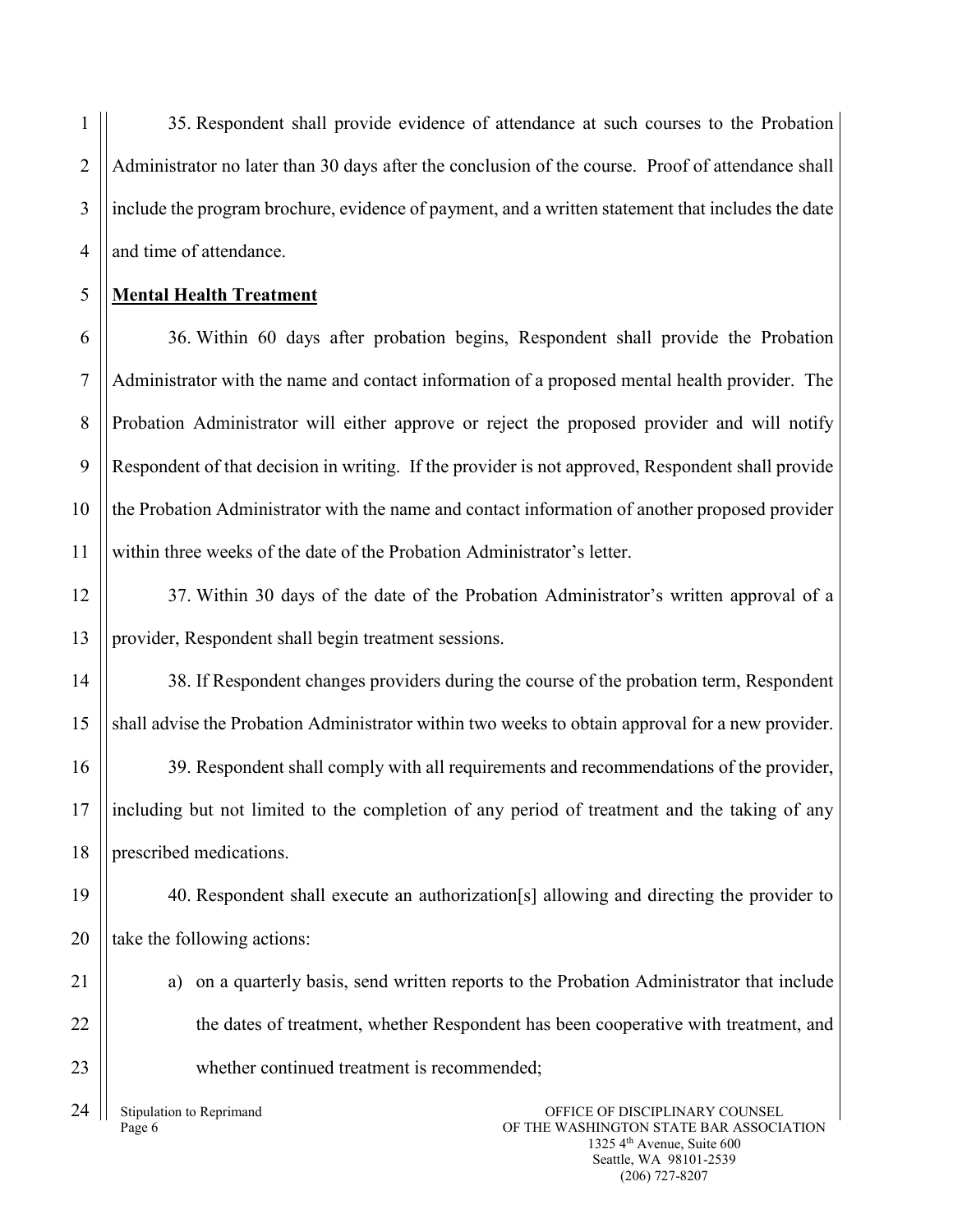|                | b) report immediately to the Probation Administrator if Respondent fails to appear for                          |  |
|----------------|-----------------------------------------------------------------------------------------------------------------|--|
| $\overline{2}$ | treatment or stops treatment without the provider's agreement and consent prior to                              |  |
| 3              | either termination of the treatment plan or expiration of the probation period set forth                        |  |
| 4              | in this stipulation;                                                                                            |  |
| 5              | report immediately to the Probation Administrator if Respondent fails to comply with<br>c)                      |  |
| 6              | any treatment recommendations of the treatment provider;                                                        |  |
| 7              | d) report immediately to the Probation Administrator if Respondent otherwise violates                           |  |
| 8              | any of the terms or conditions of treatment;                                                                    |  |
| 9              | report immediately to the Probation Administrator if the provider will no longer serve<br>e)                    |  |
| 10             | as treatment provider to Respondent prior to termination of the treatment plan or                               |  |
| 11             | expiration of the probation period set forth in this stipulation; and                                           |  |
| 12             | report to the Probation Administrator if Respondent successfully completes treatment<br>$\mathbf f$             |  |
| 13             | and is discharged from further treatment.                                                                       |  |
| 14             | 41. Respondent shall provide a copy of the authorization to the Probation Administrator                         |  |
| 15             | upon execution.                                                                                                 |  |
| 16             | 42. Respondent is responsible for paying any and all fees, costs, and/or expenses of mental                     |  |
| 17             | health treatment.                                                                                               |  |
| 18             | <b>VIII. RESTITUTION</b>                                                                                        |  |
| 19             | 43. No restitution is required by this stipulation.                                                             |  |
| 20             | IX. COSTS AND EXPENSES                                                                                          |  |
| 21             | 44. In light of Respondent's willingness to resolve this matter by stipulation at an early                      |  |
| 22             | stage of the proceedings, Respondent shall pay attorney fees and administrative costs of \$750 in               |  |
| 23             | accordance with ELC 13.9(i). The Association will seek a money judgment under ELC 13.9( $l$ ) if                |  |
| 24             | Stipulation to Reprimand<br>OFFICE OF DISCIPLINARY COUNSEL<br>Page 7<br>OF THE WASHINGTON STATE BAR ASSOCIATION |  |

1325 4th Avenue, Suite 600 Seattle, WA 98101-2539 (206) 727-8207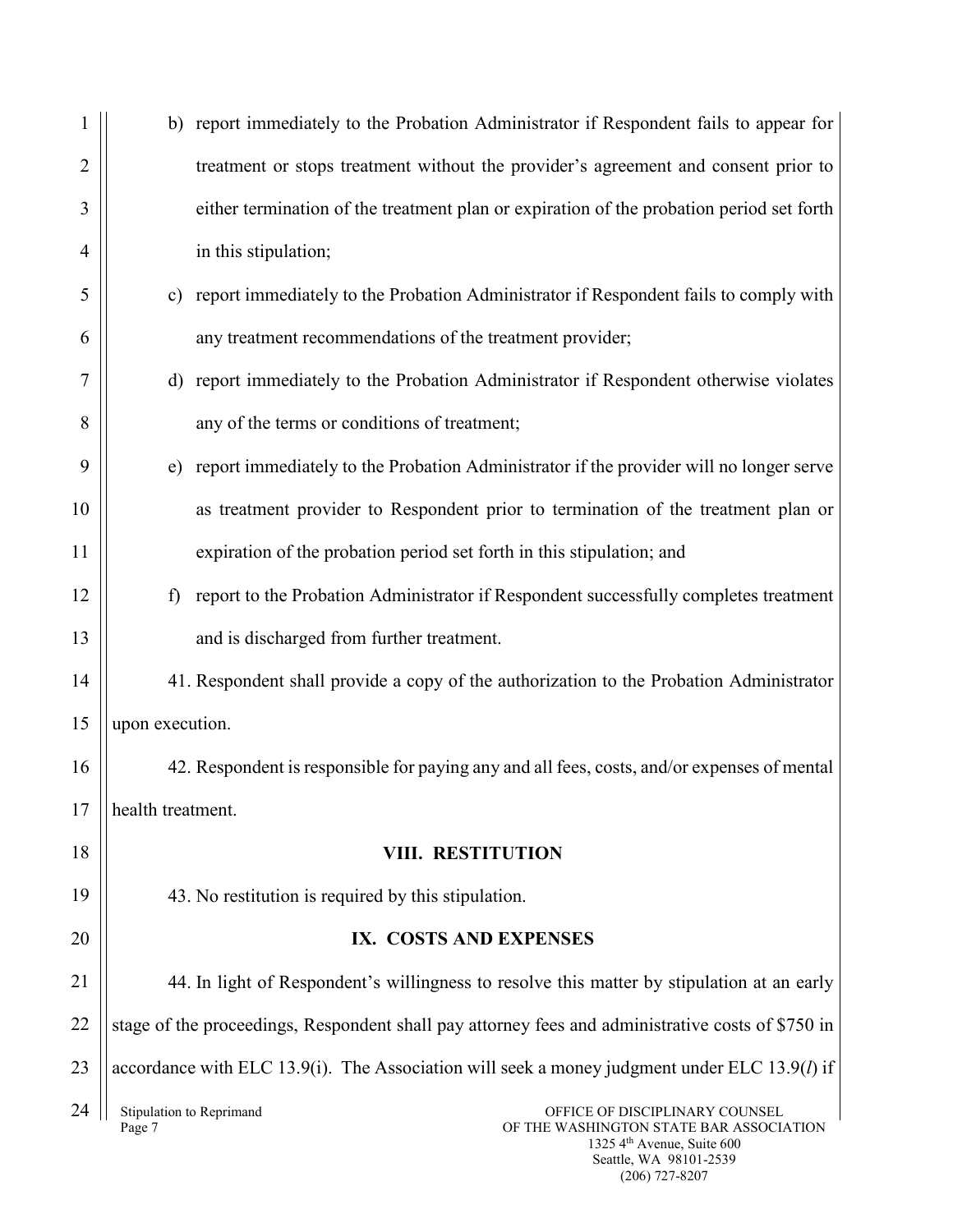1 these costs are not paid within 30 days of approval of this stipulation.

## $\overline{2}$

3

4

5

6

7

8

9

10

11

12

13

14

15

16

17

18

19

20

21

22

23

## **X. VOLUNTARY AGREEMENT**

45. Respondent states that prior to entering into this Stipulation Respondent has had an opportunity to consult independent legal counsel regarding this Stipulation, that Respondent is entering into this Stipulation voluntarily, and that no promises or threats have been made by ODC, the Association, nor by any representative thereof, to induce the Respondent to enter into this Stipulation except as provided herein.

46. Once fully executed, this stipulation is a contract governed by the legal principles applicable to contracts, and may not be unilaterally revoked or modified by either party.

**XI. LIMITATIONS**

47. This Stipulation is a compromise agreement intended to resolve this matter in accordance with the purposes of lawyer discipline while avoiding further proceedings and the expenditure of additional resources by the Respondent and ODC. Both the Respondent lawyer and ODC acknowledge that the result after further proceedings in this matter might differ from the result agreed to herein.

48. This Stipulation is not binding upon ODC or Respondent as a statement of all existing facts relating to the professional conduct of the respondent lawyer, and any additional existing facts may be proven in any subsequent disciplinary proceedings.

49. This Stipulation results from the consideration of various factors by both parties, including the benefits to both by promptly resolving this matter without the time and expense of hearings, Disciplinary Board appeals, and Supreme Court appeals or petitions for review. As such, approval of this Stipulation will not constitute precedent in determining the appropriate sanction to be imposed in other cases; but, if approved, this Stipulation will be admissible in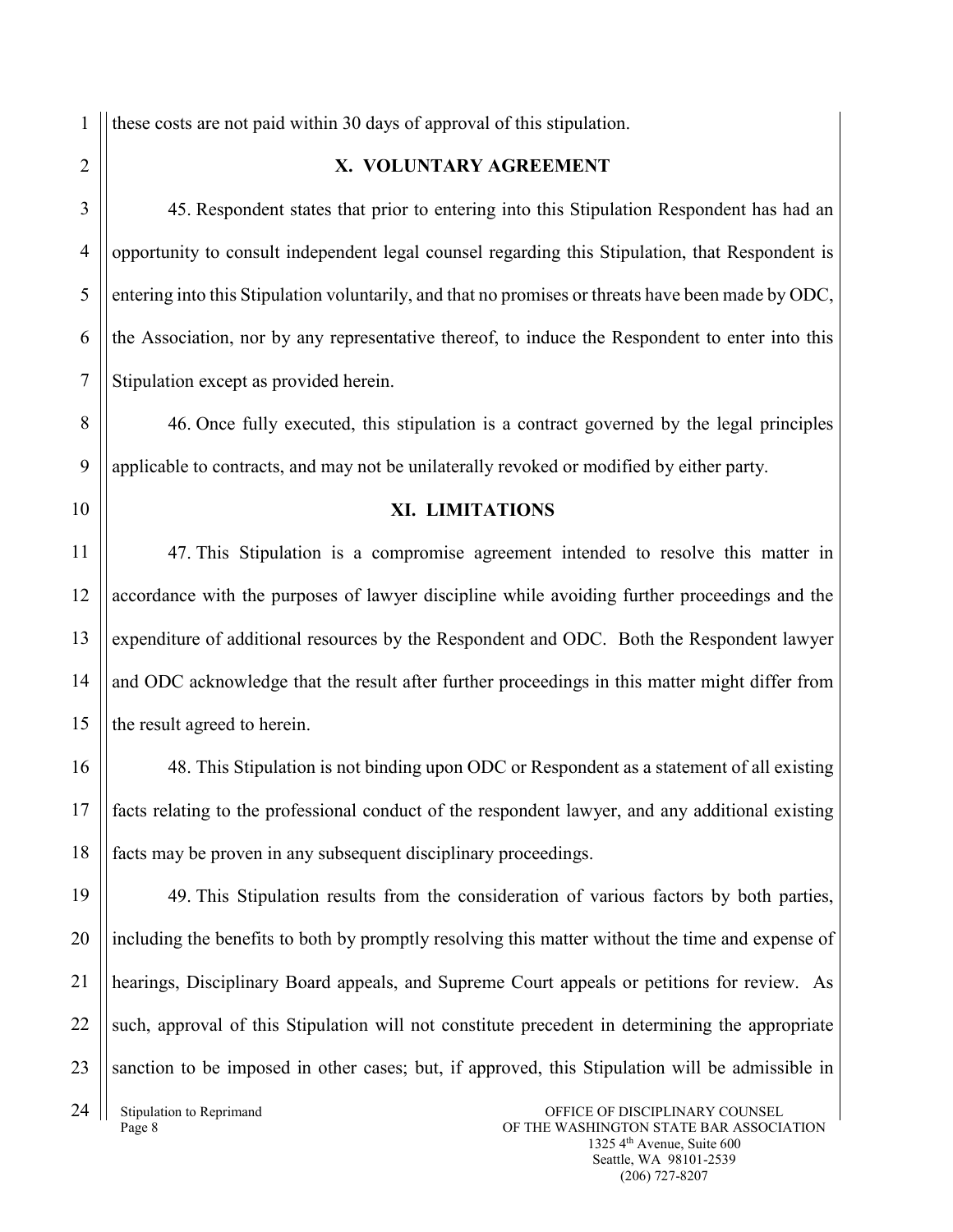$\mathbf{1}$ subsequent proceedings against Respondent to the same extent as any other approved Stipulation.  $\overline{2}$ Under ELC 3.1(b), all documents that form the record before the Chief Hearing Officer for review  $\overline{3}$ become public information on approval of the Stipulation by the Chief Hearing Officer, unless disclosure is restricted by order or rule of law.  $\overline{4}$ 

5 50. If this Stipulation is approved by the Chief Hearing Officer, it will be followed by the 6 disciplinary action agreed to in this Stipulation. All notices required in the Rules for Enforcement  $\overline{7}$ of Lawyer Conduct will be made.

8 51. If this Stipulation is not approved by the Chief Hearing Officer, this Stipulation will 9 have no force or effect, and neither it nor the fact of its execution will be admissible as evidence 10 in the pending disciplinary proceeding, in any subsequent disciplinary proceeding, or in any civil 11 or criminal action.

WHEREFORE the undersigned being fully advised, adopt and agree to this Stipulation to Reprimand as set forth above.

rolla S

Jeff B. Crollard, Bar No. 15561 Respondent

S. Abelson, Bar No. 24877 Managing Disciplinary Counsel

Dated:  $12/17/2021$ 

Dated: 12/20/2021

24 Stipulation to Reprimand Page 9

12

13

14

15

16

17

18

19

20

21

22

23

OFFICE OF DISCIPLINARY COUNSEL OF THE WASHINGTON STATE BAR ASSOCIATION 1325 4th Avenue, Suite 600 Seattle, WA 98101-2539  $(206)$  727-8207